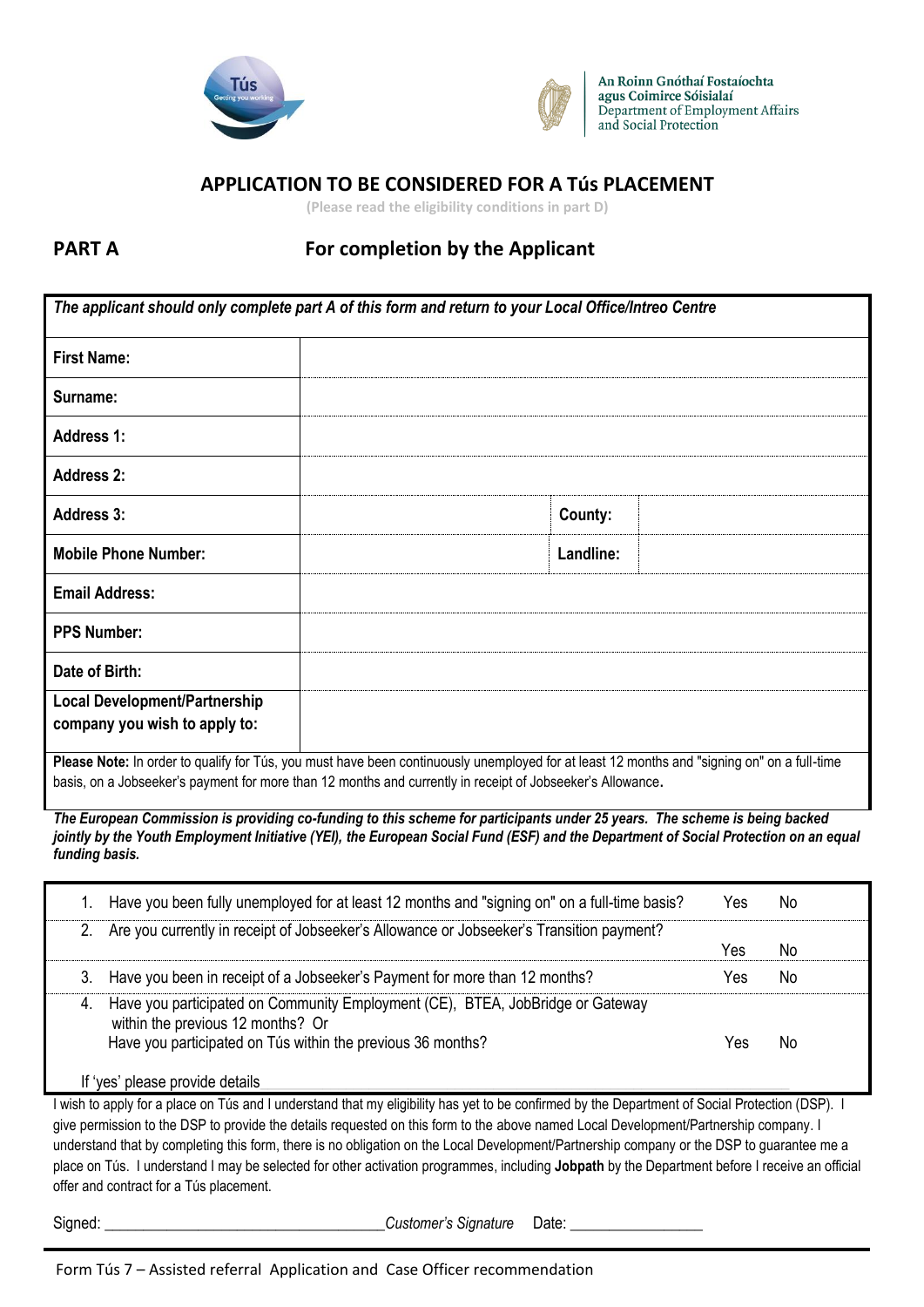**PART B For completion by the Department of Social Protection**

| Is JA Awarded? Yes<br>1.                                                                                                                                                                                                             |                                        | No                     | Not eligible - application cannot proceed unless                                                                                                                                                                                     |
|--------------------------------------------------------------------------------------------------------------------------------------------------------------------------------------------------------------------------------------|----------------------------------------|------------------------|--------------------------------------------------------------------------------------------------------------------------------------------------------------------------------------------------------------------------------------|
|                                                                                                                                                                                                                                      |                                        |                        | the customer satisfies No 5 below.                                                                                                                                                                                                   |
|                                                                                                                                                                                                                                      | ∪                                      |                        |                                                                                                                                                                                                                                      |
| "mom","trmt","jpth", "stwt", "rip", " eux", "imef", "imep" or "ptji"?                                                                                                                                                                |                                        |                        | 2. Does the claim category field contain any the following codes? "cas","casn", "etdo", "farm", "fass", "fish",<br>"intn", "Imaf", "prta", "pteo", "semp", "slo", "tlo", "smlh", "spri", "sst", "stea","wowo", "wpg", "wpgi", "wpo", |
|                                                                                                                                                                                                                                      | <b>No</b>                              | Yes $\Box \Rightarrow$ | Not eligible - application cannot proceed unless                                                                                                                                                                                     |
|                                                                                                                                                                                                                                      | ⇩                                      |                        | the customer satisfies No 5 below.                                                                                                                                                                                                   |
| 3. Are the CT days more than 312?                                                                                                                                                                                                    |                                        |                        |                                                                                                                                                                                                                                      |
|                                                                                                                                                                                                                                      | Yes                                    | No                     | Not eligible - application cannot proceed unless the                                                                                                                                                                                 |
|                                                                                                                                                                                                                                      |                                        |                        | customer satisfies No 5 below.                                                                                                                                                                                                       |
|                                                                                                                                                                                                                                      | ⇩                                      |                        |                                                                                                                                                                                                                                      |
|                                                                                                                                                                                                                                      |                                        |                        | 4. Is the commencement date of the Jobseekers payment more than 12 months previous to today's date?                                                                                                                                  |
|                                                                                                                                                                                                                                      | <b>No</b>                              | Yes $ $ $ $            | Eligible - proceed to case officer determination                                                                                                                                                                                     |
|                                                                                                                                                                                                                                      | ∪                                      |                        |                                                                                                                                                                                                                                      |
|                                                                                                                                                                                                                                      |                                        |                        | Not eligible - application cannot proceed unless the customer satisfies No 5 below.                                                                                                                                                  |
| 5. Is the customer on :                                                                                                                                                                                                              |                                        |                        |                                                                                                                                                                                                                                      |
| ٠                                                                                                                                                                                                                                    | Jobseekers Transition Payment (JST) or |                        |                                                                                                                                                                                                                                      |
| $\bullet$                                                                                                                                                                                                                            |                                        |                        | Jobseekers Allowance (formerly in receipt of OFP and their youngest child is 14 years of age or older)                                                                                                                               |
| No qualifying period applies for these customers                                                                                                                                                                                     |                                        |                        |                                                                                                                                                                                                                                      |
|                                                                                                                                                                                                                                      | Yes                                    |                        | eligible to proceed to the Case Officer for determination                                                                                                                                                                            |
|                                                                                                                                                                                                                                      | <b>No</b>                              |                        | Not eligible – application cannot proceed unless they satisfy $1 - 4$ above                                                                                                                                                          |
|                                                                                                                                                                                                                                      |                                        |                        |                                                                                                                                                                                                                                      |
| Officer Signature: <u>contract and the set of the set of the set of the set of the set of the set of the set of the set of the set of the set of the set of the set of the set of the set of the set of the set of the set of th</u> |                                        |                        |                                                                                                                                                                                                                                      |
|                                                                                                                                                                                                                                      |                                        |                        | <b>Intreo Office Stamp</b>                                                                                                                                                                                                           |
| Date: _______________                                                                                                                                                                                                                |                                        |                        |                                                                                                                                                                                                                                      |
| Form Tús 7 - Assisted referral Application and Case Officer recommendation                                                                                                                                                           |                                        |                        |                                                                                                                                                                                                                                      |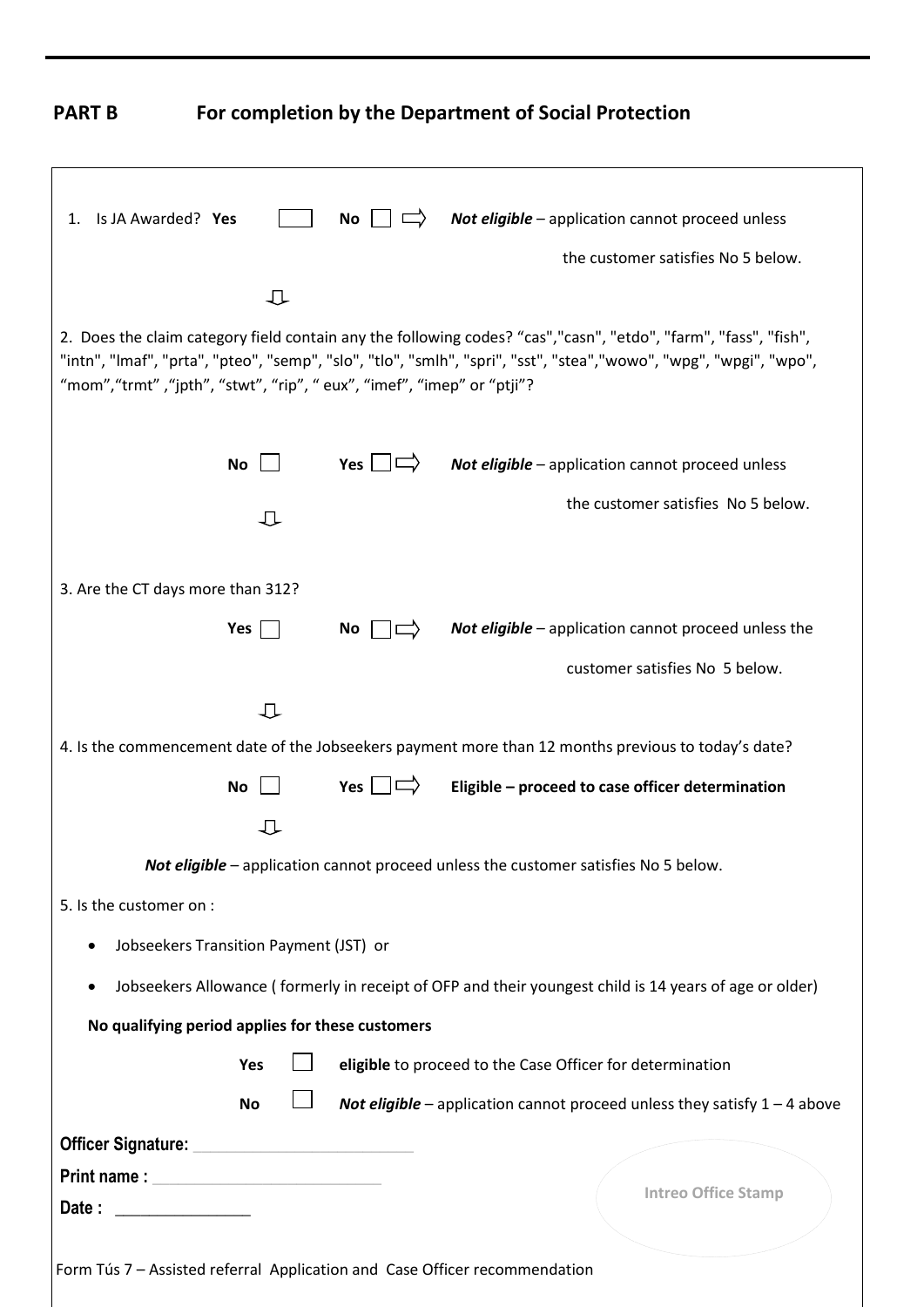# **PART C For completion by a Case Officer.**

|  |  |  |  |  | The purpose of this part is to support the Case Officer in their determination of the suitability of a work |  |  |  |
|--|--|--|--|--|-------------------------------------------------------------------------------------------------------------|--|--|--|
|  |  |  |  |  | placement on Tus to the activation needs/progression plan of the jobseeker.                                 |  |  |  |

| A. Has the applicant fully completed Part A of this form?             |  | $Yes \;\; \square \;\; \; No \;\; \; \square$ |        |
|-----------------------------------------------------------------------|--|-----------------------------------------------|--------|
| B. Is the applicant currently in receipt of Jobseekers Allowance/JST? |  | Yes $\Box$ No $\Box$                          |        |
| C. Is the applicant eligible (see part B)                             |  | Yes $\Box$ No $\Box$                          |        |
| D. Is the applicant currently fully unemployed?                       |  | No.                                           | $\Box$ |

E. Are you satisfied that a Tús placement will assist the applicant progress to employment and/or will respond to their requirement for work experience to enhance employability? The Ves □ No □

\_\_\_\_\_\_\_\_\_\_\_\_\_\_\_\_\_\_\_\_\_\_\_\_\_\_\_\_\_\_\_\_\_\_\_\_\_\_\_\_\_\_\_\_\_\_\_\_\_\_\_\_\_\_\_\_\_\_\_\_\_\_\_\_\_\_\_\_\_\_\_\_\_\_\_\_\_\_\_\_\_\_\_\_\_\_\_\_\_\_

| If 'Yes" give the basis of your recommendation: |
|-------------------------------------------------|
|-------------------------------------------------|

*If 'No' to any of the above questions, then the Tús should not be recommended.* 

 □ I **recommend** this applicant for Tús (a copy of this form should be forwarded to the Divisional Liaison Officer (DLO) with responsibility for Tús who should then forward the name to the Tús Implementing Body )

 $\_$  , and the set of the set of the set of the set of the set of the set of the set of the set of the set of the set of the set of the set of the set of the set of the set of the set of the set of the set of the set of th

□ I am **NOT** recommending this applicant for a Tús placement because

|  | <b>Case officer Signature:</b> |  |
|--|--------------------------------|--|
|  |                                |  |

**Print name :**  $\blacksquare$ 

Date :

| <b>Intreo Office Stamp</b> |
|----------------------------|
|                            |
| NAMES OF TAXABLE PARTIES.  |